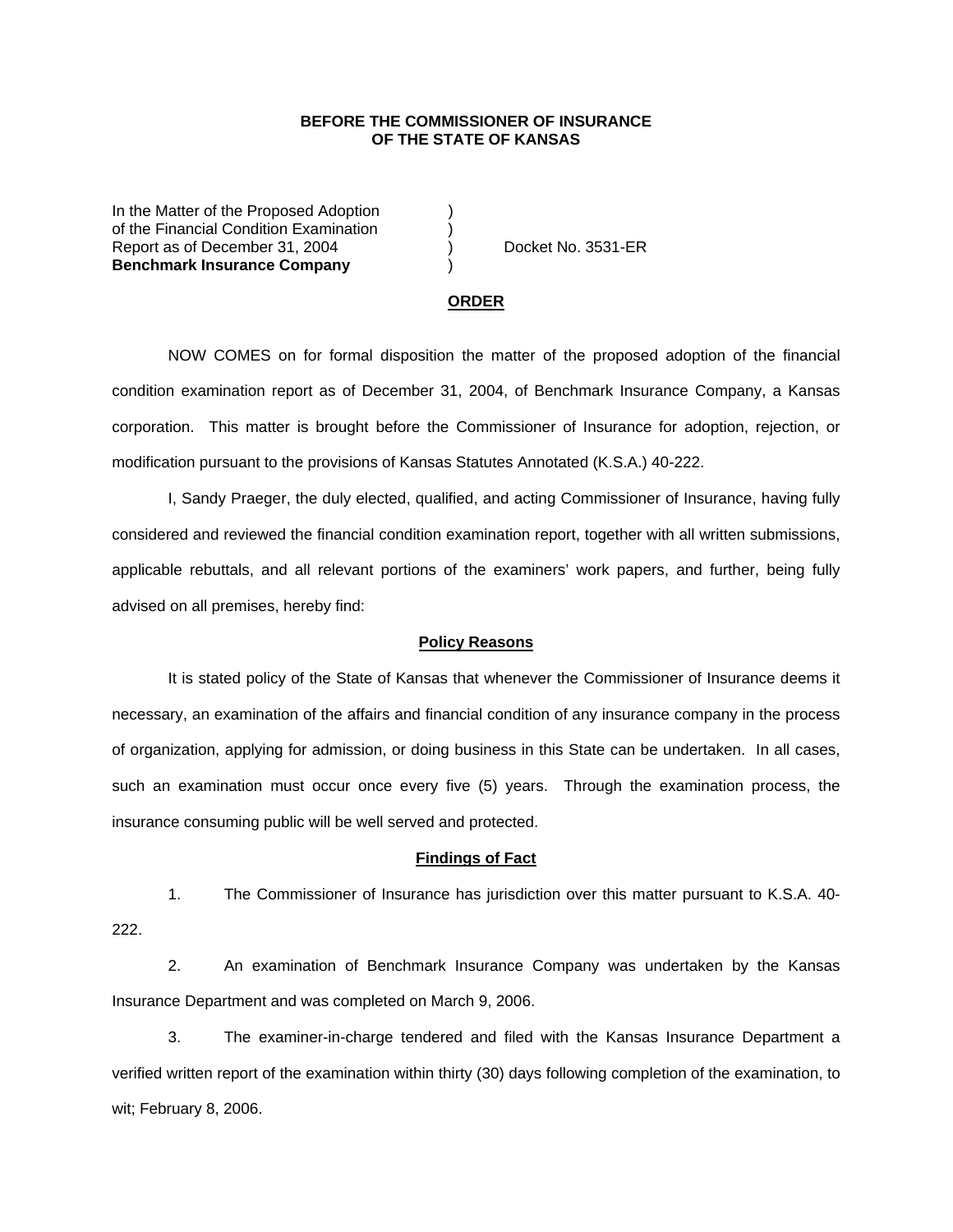4. Following receipt of the verified report, the Kansas Insurance Department transmitted the report to Benchmark Insurance Company on March 9, 2006, with a duly executed notice advising the company of its opportunity to prepare and submit to the Kansas Insurance Department a written submission or rebuttal with respect to any and all matters contained in the report. Benchmark Insurance Company was further advised that any written submission or rebuttal needed to be filed with the Kansas Insurance Department no later than thirty (30) days after receipt of the verified report.

 5. Benchmark Insurance Company filed a written acceptance of the verified report on March 14, 2006.

 6. Based upon the written submission tendered by Benchmark Insurance Company, the company took no exceptions to matters contained in the verified report.

 7. Within thirty (30) days of the end of the time period allowed for written submission or rebuttal, the Commissioner of Insurance fully reviewed the report, together with all written submissions or rebuttals provided by Benchmark Insurance Company. The Commissioner of Insurance further reviewed all relevant workpapers.

 8. No other written submissions or rebuttals were submitted by Benchmark Insurance Company.

## **Conclusion of Law**

9. K.S.A. 40-222(k)(2) provides:

"Within 30 days of the end of the period allowed for the receipt of written submissions or rebuttals, the commissioner shall fully consider and review the report, together with any written submissions or rebuttals and any relevant portions of the examiners workpapers and enter an order:

- (A) Adopting the examination report as filed or with modification or corrections. If the examination report reveals that the company is operating in violation of any law, regulation or prior order of the commissioner, the commissioner may order the company to take any action the commissioner considers necessary and appropriate to cure such violations; or
- (B) rejecting the examination report with directions to the examiners to reopen the examination for purposes of obtaining additional data, documentation or information, and refiling pursuant to subsection (k); or
- (C) call and conduct a fact-finding hearing in accordance with K.S.A. 40-281 and amendments thereto for purposes of obtaining additional documentation, data, information and testimony."